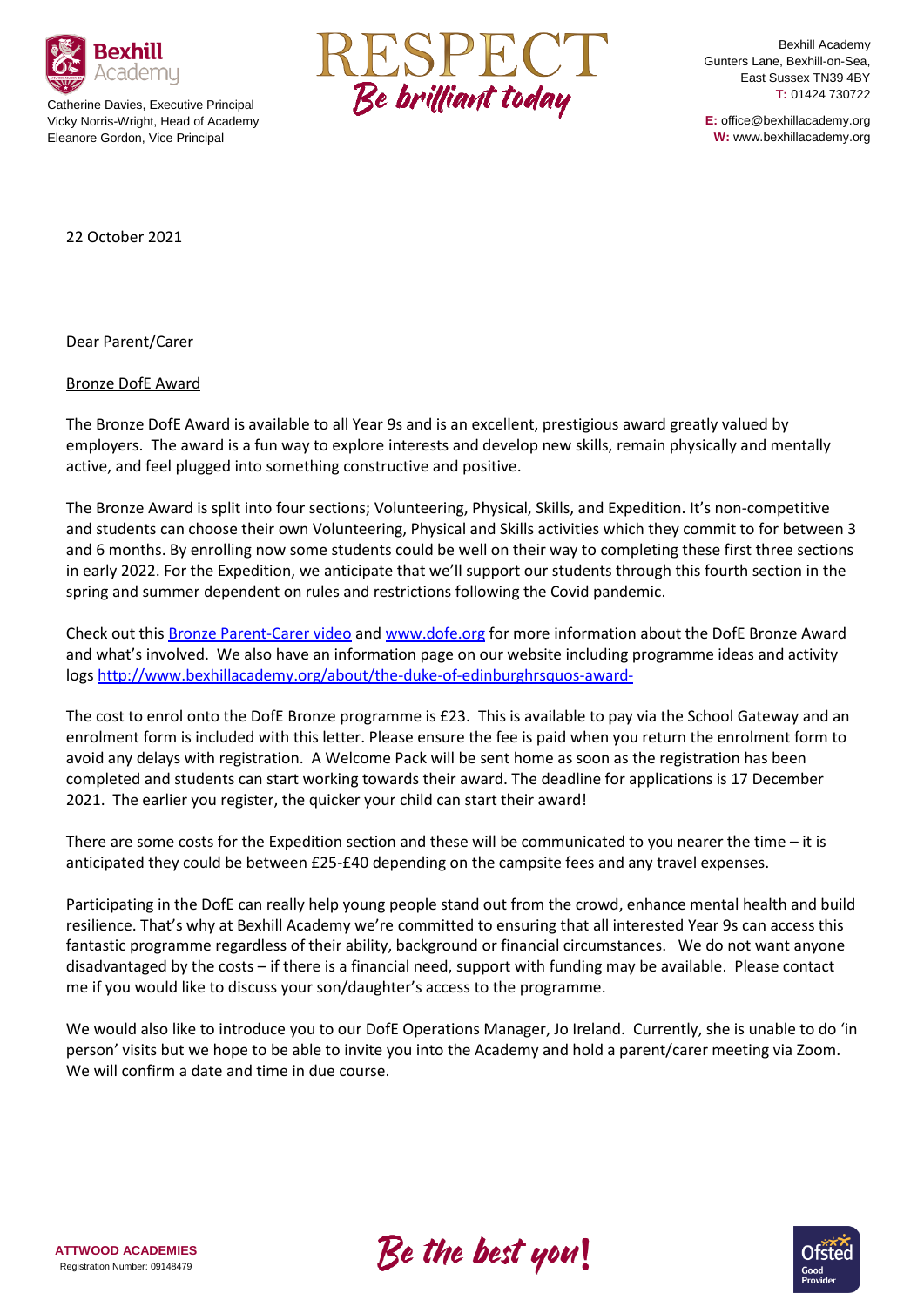Year 9 students interested in the Bronze Award are welcome to attend a meeting 2.50 – 3.30pm on Wednesday 3 November in G9.

There are a team of staff volunteers as well as myself who are looking forward to working with our students on their Bronze DofE this year and we hope that you will do all you can to support your son/daughter to participate.

Kind regards

Mr A Jarvis DofE Manager [andy.jarvis@bexhillacademy.org](mailto:andy.jarvis@bexhillacademy.org)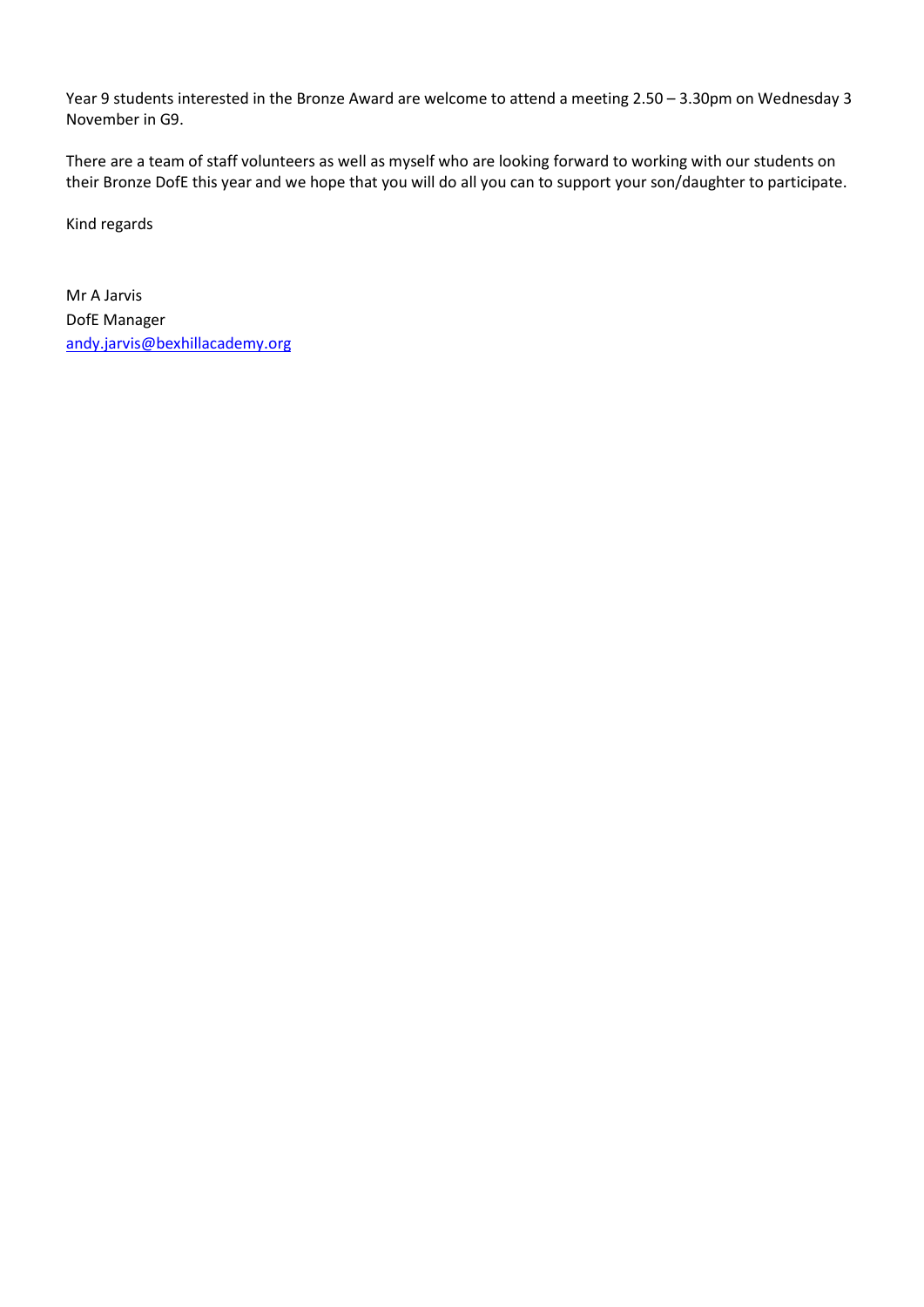

# **DofE Participant Enrolment Form**

**Please print clearly in CAPITALS or type your details in. You must complete all of the questions.**

#### **DofE Centre and group details (if you know them):**

| DofE Centre: Bexhill Academy | DofE group: BRONZE November 2021 |
|------------------------------|----------------------------------|
|------------------------------|----------------------------------|

#### **DofE level:**

| Have you registered for any previous levels of the DofE? No $\Box$ Yes $\Box$<br>If YES – please give the name of the DofE Centre you were registered at: | <b>Bronze</b> |
|-----------------------------------------------------------------------------------------------------------------------------------------------------------|---------------|
|                                                                                                                                                           |               |
| eDofE ID number (if known) :                                                                                                                              |               |

#### **Personal details:**

| First name:                                                                 | Last name: |  |
|-----------------------------------------------------------------------------|------------|--|
| Primary language English $\Box$ Welsh $\Box$ Other $\Box$<br>Date of birth: |            |  |
| Email address:                                                              |            |  |
| Date you wish to start your DofE programme if known (enrolment date):       |            |  |

When you first sign in to *e*DofE you will be asked to record some personal details such as your contact details, ethnicity and personal circumstances along with details of any medical needs you may have. This data is used to enable your Leaders to support you doing your DofE programme and for the DofE's statistical and reporting purposes. You will always have a 'prefer not to say' option.

## **Declaration:**

I agree to enrol as a participant on a DofE programme. I understand that I will be managing my programme using the online *e*DofE system. I acknowledge that this system has a set of terms and conditions that I agree to. These terms and conditions are available at [www.eDofE.org](http://www.edofe.org/)

| <b>Print Name</b> | Signature | Date |
|-------------------|-----------|------|
|                   |           |      |